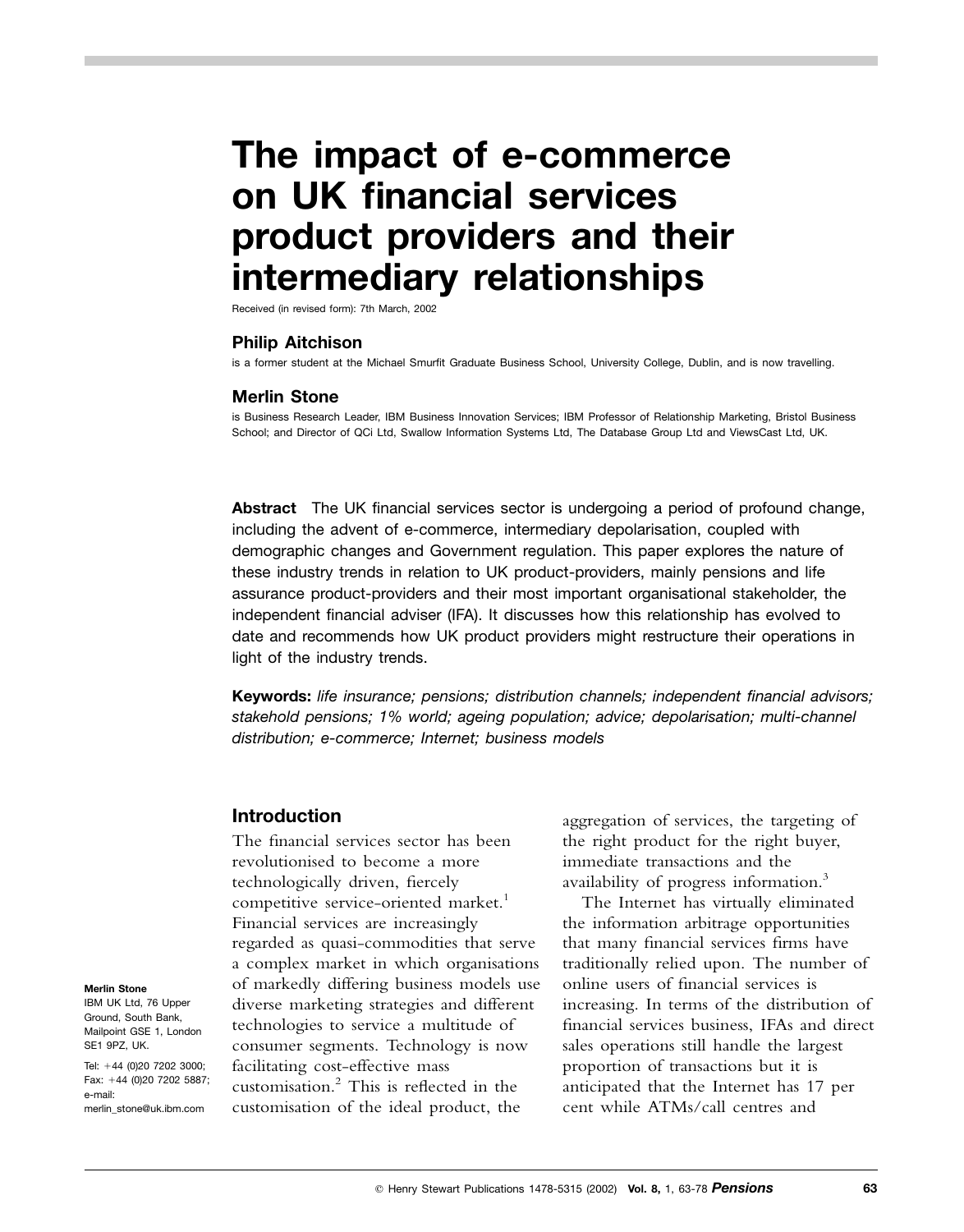point-of-service venues will account for 12–13 per cent by  $2003<sup>4</sup>$ . These statistics illustrate the importance of new technology to the future of global financial services and implies that in order to prosper, significant changes in strategic thinking, market organisation and consumer understanding are required.

In the New Economy, consumers have (for a price) the same access to the information sources as intermediaries (ie IFAs) and therefore need not rely on their 'expertise' to locate the best financial opportunities eg over 10 per cent of the UK population searched for financial products online.<sup>5</sup> This implies that consumers now want customised assistance in analysing requirements, the reassurance of strong brands, and the convenience of straight-through processing (which means that information is entered once and used throughout the decision-making, transaction and servicing process without human contact interfering with data integrity, leading to fewer mistakes, less duplication and efficiencies in data storage, sharing and processing).

Consumers also want better access to financial intermediaries and an all round more intuitive customer experience. However, Forrester research indicates a much larger percentage of online users are only browsing for life assurance or investment products than are actually purchasing online. Furthermore, 23 per cent of users have searched for financial services online, while only 2 per cent have purchased.<sup>6</sup> Accordingly, with regard to the three stages in the overall sales process — namely research the marketplace and provide generic information, understand clients' needs and offer advice, consummate the sale only the information search process currently adds value despite being a commodity.

## **UK product providers in evolution**

#### **The evolution of business models**

There is no doubt that e-commerce and e-business is changing the marketplace by transforming how firms conduct business, stakeholder relationships and market structures.<sup>7</sup> An organisational business model expanded to encompass the nature of e-business may be defined as 'a collaborative enterprise that establishes a close partnership amongst its stakeholders, employees, customers and suppliers, leveraging technology to minimise distance between its business and its partners and to automate transaction processing, strengthen relationships and reduce costs'. <sup>8</sup> This definition suggests that organisational boundaries are becoming less distinct and increasingly flexible to accommodate a wider network of strategic partnerships.<sup>9</sup> The advent of e-commerce allows companies to reorganise themselves in a virtual context. Many traditional business models have been successfully adapted to the online world eg the subscription-based content provider, direct marketing, free trial and a number of new models such as the freeware model, information barter, access provision or active service provider model. $10$ 

#### **Product-provider business model design**

UK product providers operate both business-to-business and business-to-consumer models. Thus, Scottish Amicable acts as the business-to-business division of the Prudential and so deals mainly with the independent financial adviser market. Other examples include Scottish Mutual as part of Abbey National plc or Scottish Equitable as part of the Dutch conglomerate Aegon. However, companies such as Standard Life or Fidelity Investments act as a single entity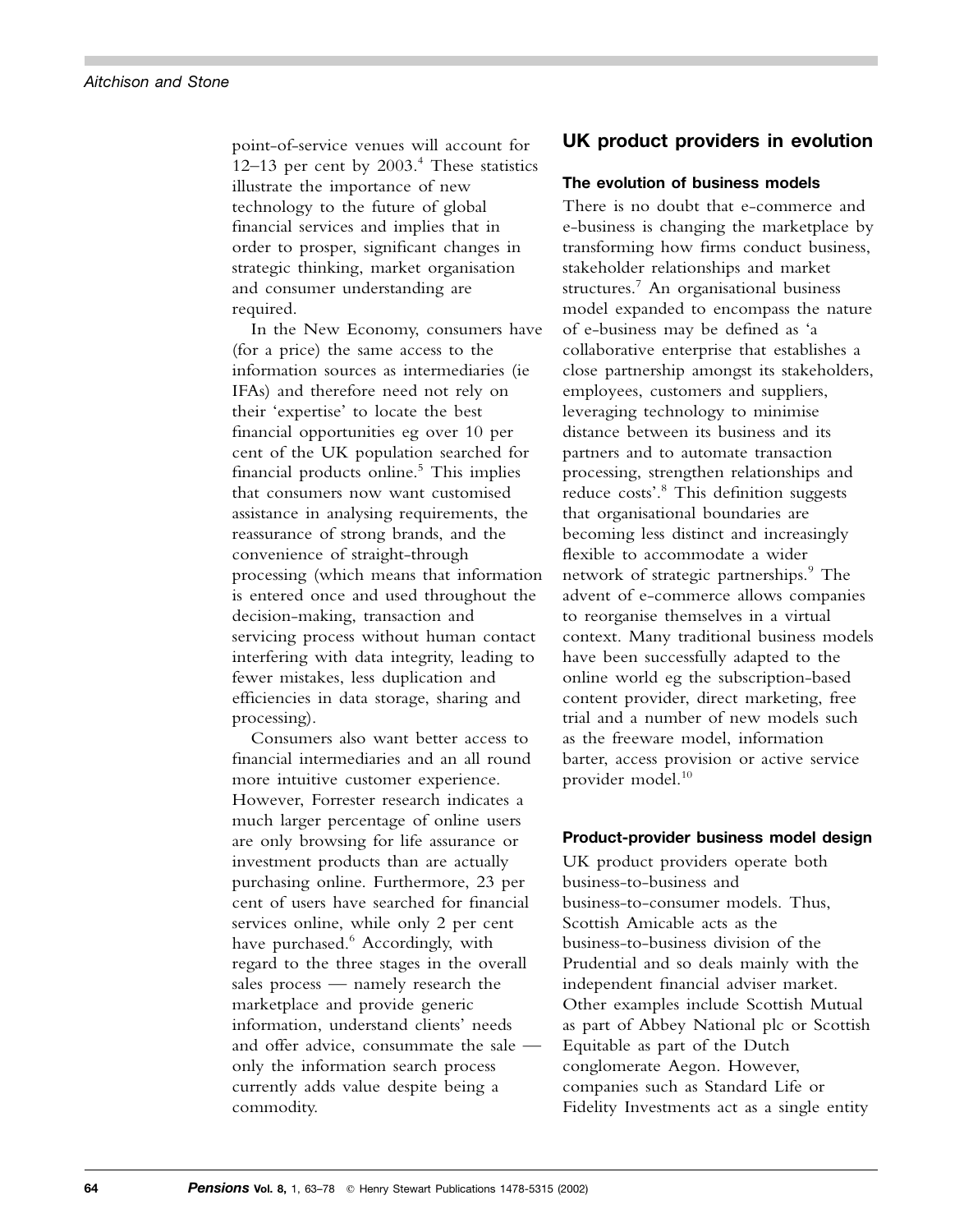serving both consumers directly and professional intermediaries.

There are three main channels of distribution:

- Tied agents, who are contractually obliged to sell the products of the parent company.
- Direct channels such as telesales or direct selling has traditionally been a key distributional channel although use of sales forces is declining due to cost inefficiencies. For example, Prudential has recently significantly reduced its direct sales force.<sup>11</sup>
- The intermediaries ie independent financial advisers (IFAs) is a key distribution channel which is increasing relative to the others as the proportion of business transacted through IFAs has increased from 38 per cent to 54 per cent.<sup>12</sup>

These channels of distribution are serviced by several delivery mechanisms such as branch networks, call centres, internet portals or digital TV.

## **The impact of e-commerce and Internet technology**

E-commerce and the Internet have had a significant impact on product providers' business. According to Datamonitor  $(2000)^{13}$  online banking is the most popular financial service in the UK. Figures 1 and 2 illustrate online financial services behaviour.

This graph shows that there is still a big discrepancy in terms of the product category viewed via the Internet. This should come as no surprise as there remain significant differences between bank accounts/credit cards and personal pensions. This suggests that there is a clear need for research into the category of product most suitable to be viewed and transacted over the Internet. Indeed, the distinction between valuations and actual transactions is crucial because as the next graph demonstrates, consumers appear to currently use the Internet for viewing financial information and data etc as opposed to transactions. Figure 3 shows the factors that consumers value in financial services.

This figure controversially claims that consumers may be more interested in the provision of accurate information and prompt service than personal attention. However, the balance of personalisation and functionality is a complex issue that product providers have yet to resolve.

# **The independent financial adviser marketplace**

IFAs represent a significant distribution channel in the UK financial services sector, as there has been a 33 per cent increase in new life and pensions premiums from  $\angle$ 3.9bn to  $\angle$ 5.1 during 1995–1999. $^{14}$  It is anticipated that the importance of the IFA as a key distribution channel will continue for several reasons. First, by 2005 over 5m people will have investible assets over  $\text{\textsterling}50,000$  with aggregate wealth growing from £,680bn to approximately  $\angle$ 2 trillion. $15$  Secondly, the increasing complexity of financial products implies a need for independent advice on a personal level, for example, there are now over 1,200 different ISA plans available to consumers. Thirdly, the increasing emphasis on personal financial responsibility, decreasing State provision and the increasing interest in share ownership further re-emphasise the need for advice. Finally, there is also an increasing recognition on the product-provider side that the use of a widespread direct salesforce is more cost-effectively utilised in conjunction with IFAs.<sup>16</sup> The IFA sector employs around 50,000 people with around 9,000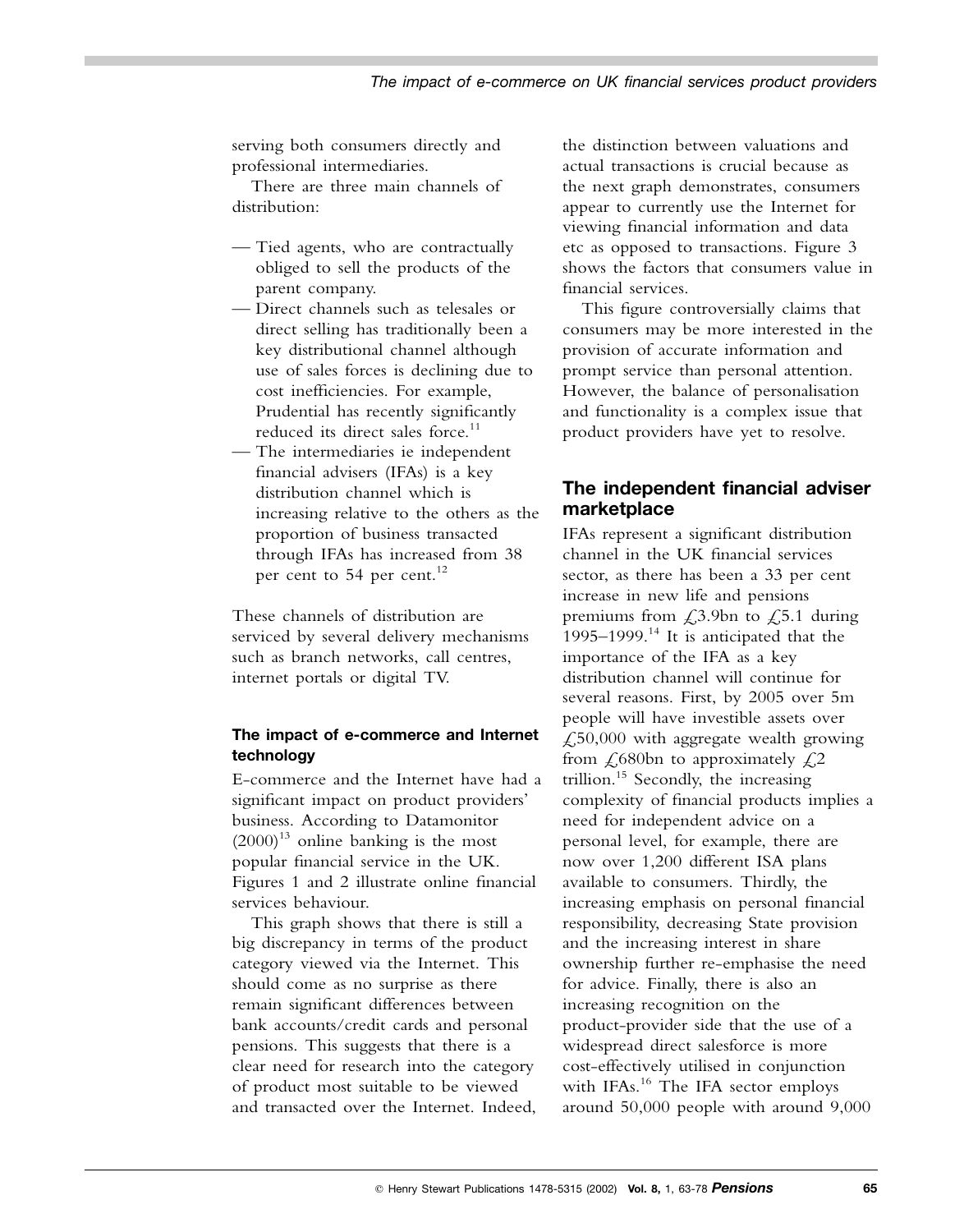

**Figure 1:** Financial Services browsing by Product Group — Datamonitor (2000)



**Figure 2:** Popularity of banking services — Datamonitor (2000)

IFA organisations — the vast majority (in excess of 80 per cent) are SMEs. IFAs handled  $\angle$ 25bn of new, medium and long-term savings business in 1998. It is estimated that by 2005 IFAs will account for over  $\mathcal{L}2bn$  of GDP.<sup>17</sup> IFAs have become increasingly important in providing investors with impartial advice and are now responsible for approximately 60 per cent of the market in many business categories.

IFAs fall primarily into four main categories:

— National IFAs (eg Towry Law, Inter-Alliance)

- Networks (eg DBS & Burns Anderson)
- Large regional IFAs (eg Aitchison & Colegrave Group)
- Small IFA sector.

A constantly changing marketplace presents significant ongoing opportunities for IFAs able to adapt their marketing strategy quickly and efficiently. For example, consider the current UK political drive to make individuals responsible for their own financial arrangements.<sup>18</sup> This emphasis on financial independence coupled with demographic trends such as the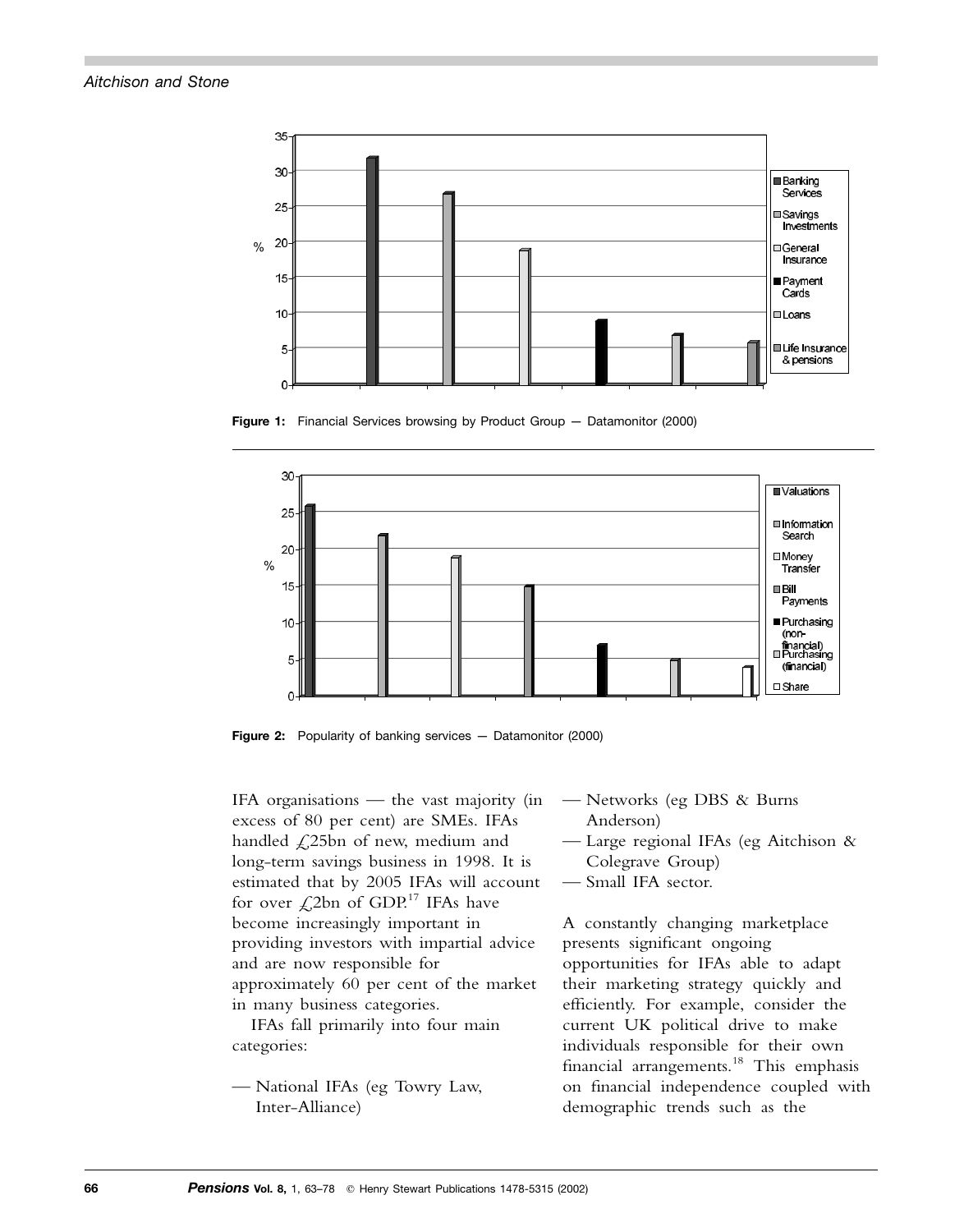

Source: IBM Consulting Group survey

**Figure 3:** What customers value in financial services — *The Economist*, 18th May, 2000

increasing elderly population, ie 'grey market', the increase in proportion of people pursuing professional and managerial careers, the increase in financial literacy plus associated increases in inherited wealth present significant opportunities for personal financial planning.19

The IFA sector growth has been higher than the national average for 15 years and is anticipated to grow faster than the economy for the foreseeable future.<sup>20</sup> Accelerating technological development, continuing changes in regulation, introduction of stakeholder pensions and an increasing emphasis on client servicing and retention together with a 1 per cent charging structure leading to lower profit margins for both product providers and IFAs are seen as the most important influences on future trading conditions. $21$  The marketplace presents major opportunities for IFAs who can not only offer a comprehensive range of investment, tax shelter and

financial planning services, with the emphasis on wealth management, client service and relationships but as importantly, are structured and managed on a professional basis.<sup>22</sup>

## **New virtual competitors and intermediaries**

Although dot.coms are not replacing existing market players, the number of Internet trading firms has rocketed from 12 in 1996 to 170 in mid-2000.<sup>23</sup> Established companies such as Prudential (Scottish Amicable as IFA provider), Abbey National (Scottish Mutual as IFA provider) are using multi-distributional channels to emerge as formidable competitors in the financial services market eg companies such as American Express subsidising the cost of online dealing. UK players such as Motley Fool, IFAonline and FT.com are now offering free investment research and are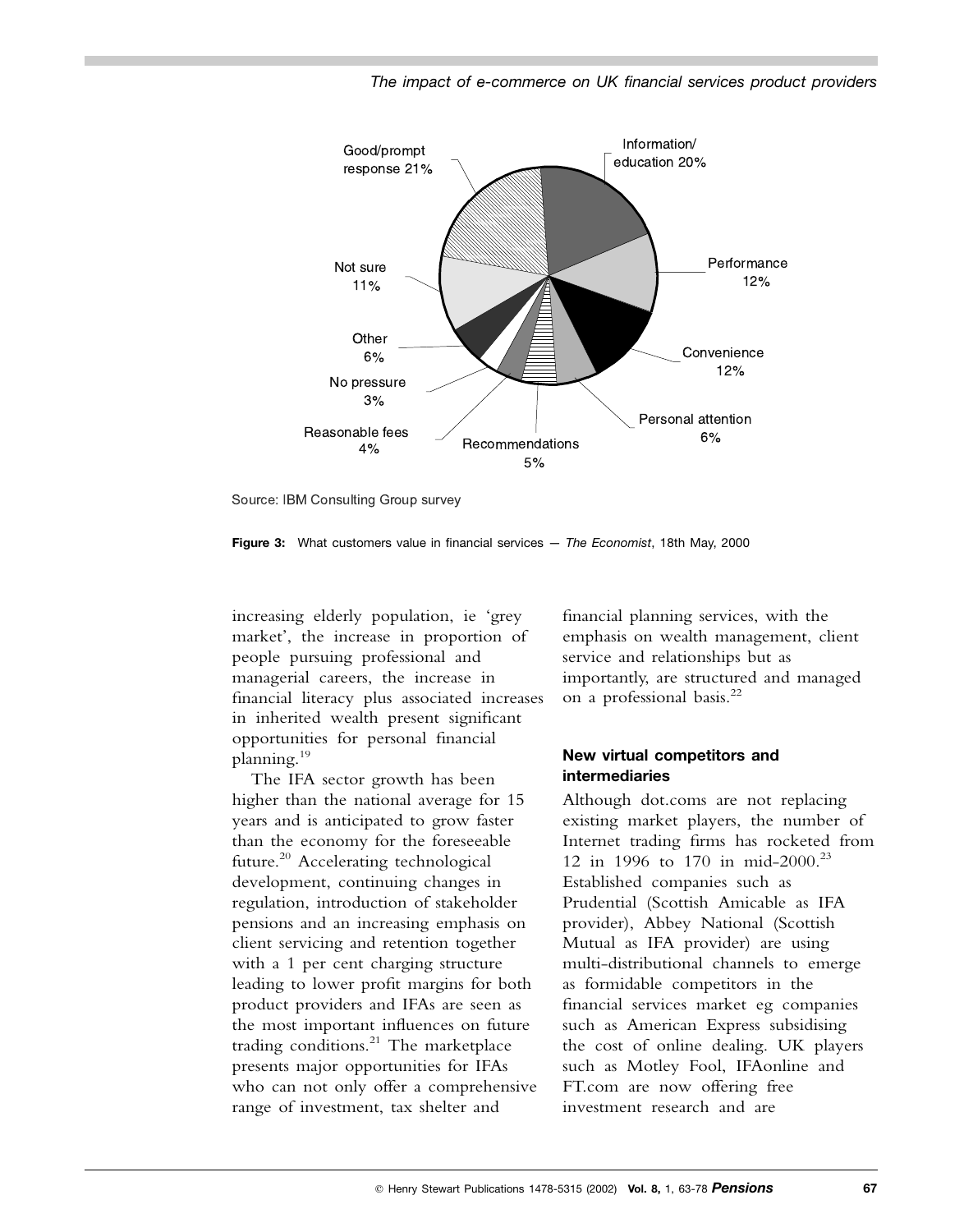consequently significantly altering traditional lucrative market positions. Traditional players are increasingly modifying business models in light of these pressures whilst barriers to entry are simultaneously declining. For example Inter-Alliance, a leading IFA is now transacting business online in conjunction to traditional face-to-face sales processes. A further example is an international product-provider that has just launched a new product-provider operation, which intends to deal with IFAs solely via the Internet.

The UK independent financial advisers perform an important role, though it is unclear how this role will change as market forces affect their business model design, remuneration models and intermediary functions. E-commerce, e-business and the Internet have led many industry commentators to suggest the demise of the intermediary.<sup>24</sup> It is suggested that the proliferation of information, the increasing sophistication of consumers and increasing direct communication between buyer/seller implies that the added value role of the future stereotypical intermediary is limited.<sup>25</sup>

## **The evolution of the intermediary**

The traditional intermediary plays an important role in the function of contemporary markets, indeed according to Jallat<sup>26</sup> this role may be categorised into four separate functions.

- *Aggregation*: Intermediaries bring together a number of buyers and negotiate business on their behalf with seller(s). This achieves economies of scale, cuts costs and increases the bargaining power of buyers.
- *Trust*: Intermediaries introduce a middle ground that protects both sides. This creates a common, fair

trading platform from which an intermediary may charge a premium.

- *Facilitation*: Information transfer across value chains may be complex and costly; therefore intermediaries can facilitate access to information and validate common standards. This is termed lowering coordination costs, and intermediaries may supplement this with added value services such as financing.
- *Matching*: Intermediaries may locate buyers or sellers and thus create a marketplace suitable for transaction. Here, intermediaries may actually create/stimulate demand thus pursuing a self-fulfilling role for product comparison etc.

## **Impact of e-commerce and Internet technology**

While intermediaries have been historically recognised as performing an important role in markets requiring massive information flows between buyer and seller, some authors have suggested that intermediaries will become a relic of historically inefficient markets. The advent of Electronic Data Interchange (EDI) and the Internet has allowed more widespread inexpensive access to information and buyers to locate, communicate and transact directly with sellers.<sup>27</sup> Coupled with the creation of electronic markets, this has led to many (eg Kieft)<sup>28</sup> forecasting the demise of intermediaries. This disintermediation has been argued in the following way. First, radical operational efficiency improvements in the cost of obtaining, processing and storage of information have led to changes in market structures and organisational design.<sup>29</sup> This has led to the rise of the 'networked organisation' and carries the implication of improvements in an organisation's value chain and company interlinkages.<sup>30</sup>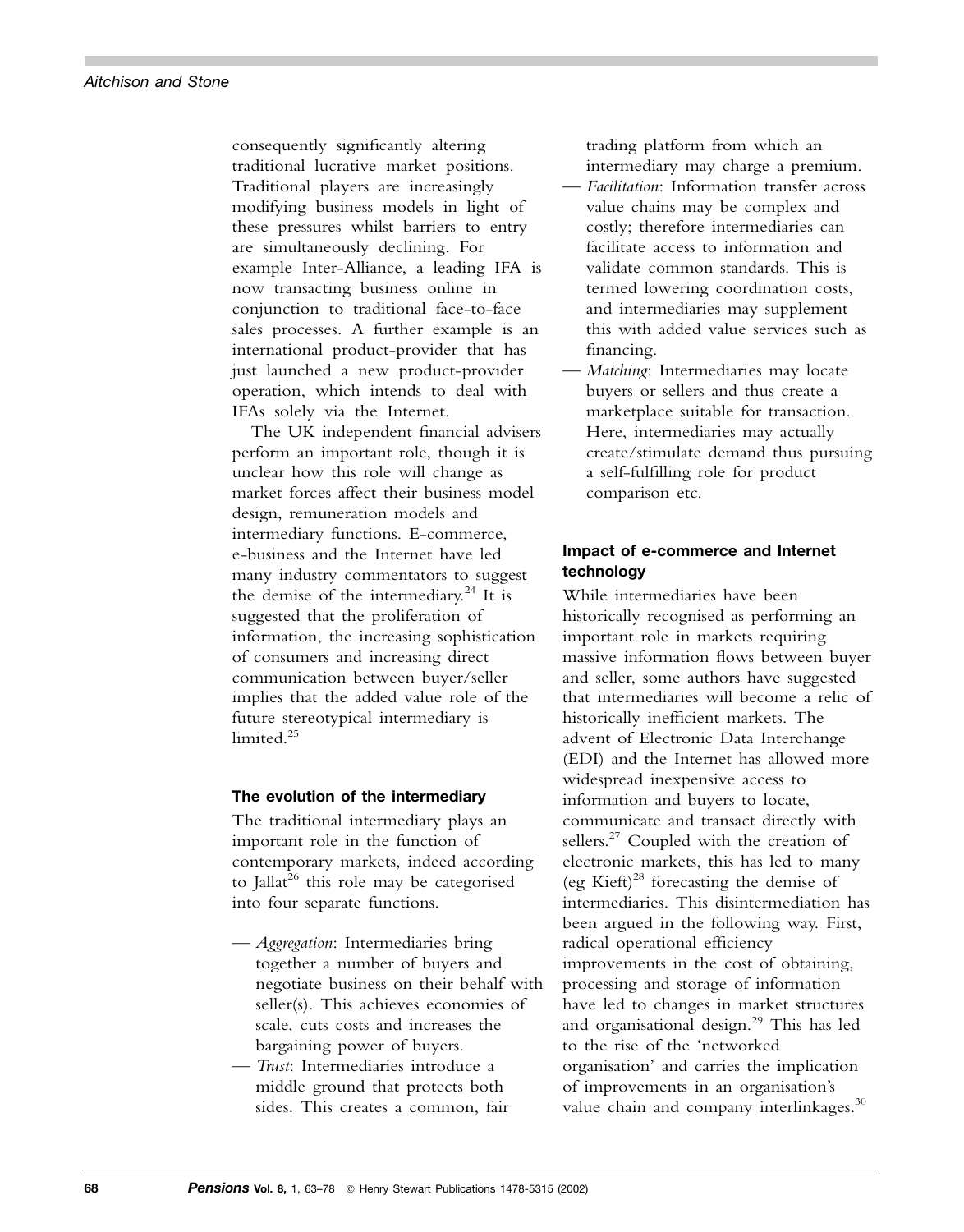| Role of market<br>intermediaries | Physical-oriented intermediation<br>service               | Information-oriented intermediation<br>service           |  |  |
|----------------------------------|-----------------------------------------------------------|----------------------------------------------------------|--|--|
| Aggregation                      | Combination of customer orders in<br>wholesale orders     | Provision of one-stop shopping                           |  |  |
| Trust                            | Provide legal contracts to govern<br>market participation | Provision of authentication and secure<br>communications |  |  |
| Facilitation                     | Provision of market specific<br>infrastructure            | Exchange of messages between<br>customers and suppliers  |  |  |
| Matching                         | Provision of rich product information                     | Provision of marketing information to<br>suppliers       |  |  |

**Table 1:** Categories of intermediary (Bailey and Bakos, 1997)

As a result, manufacturers increasingly use IT to perform traditional intermediary functions themselves, making intermediaries redundant. Malone *at al*<sup>31</sup> suggest that electronic integration creates a cost advantage, which implies the disappearance of intermediaries. Following this logic to its natural conclusion, manufacturers will find it increasingly cheap to interact directly with consumers and consumers will utilise the ability to customise products/services directly with producers. Accordingly, Sarkar *et al*<sup>32</sup> question how far these improved electronic links between companies threaten the existence of intermediaries.

This logic has been criticised on the grounds that it assumes that companies and consumer are sufficiently sophisticated, have the necessary time/flexibility/attitude to risk to undertake lengthy comparisons and transact by themselves.<sup>33</sup> Some authors argue that this is not necessarily the case and that electronic markets create opportunities for the re-intermediation of electronic intermediaries. Reintermediation recognises that buyer/seller interests must, by definition, conflict and that roles such as needs analysis, product information dissemination or producer risk management require some form of intermediary body. Sarkar *et al*<sup>34</sup> note that these bodies may be termed 'cybermediaries' in that a network-based

intermediary offers a range of functions such as product search or product distribution over the Internet. A useful example of this argument in practice is the existence of Auto-By-Tel.<sup>35</sup> Here, Auto-By-Tel acts as information broker matching vehicles with client preferences and matching buyers with suitable car dealers through access to a continually updated information base therefore creating a more efficient search and negotiation process.

With increasing Internet usage and an increase in awareness of and access to information, end users may continue to do their own information searching.<sup>36</sup> It seems equally likely that an element of disintermediation will occur. However, the advent of electronic markets and associated technologies does not necessarily imply the demise of the intermediary. Rather, the traditional form of intermediaries is liable to change giving rise to the likelihood of new intermediary models in the future. $37$  Bailey and Bakos<sup>38</sup> note, 'new roles for intermediaries seem to outweigh any trend toward disintermediation'. Indeed, key functions of aggregation, matching and market facilitation seem to be critical to both buyers and sellers, albeit with varying importance in differing contexts. Bailey and Bakos<sup>39</sup> surveyed 13 markets and contrasted the role of electronic intermediaries with that of more traditional, physical intermediaries. Table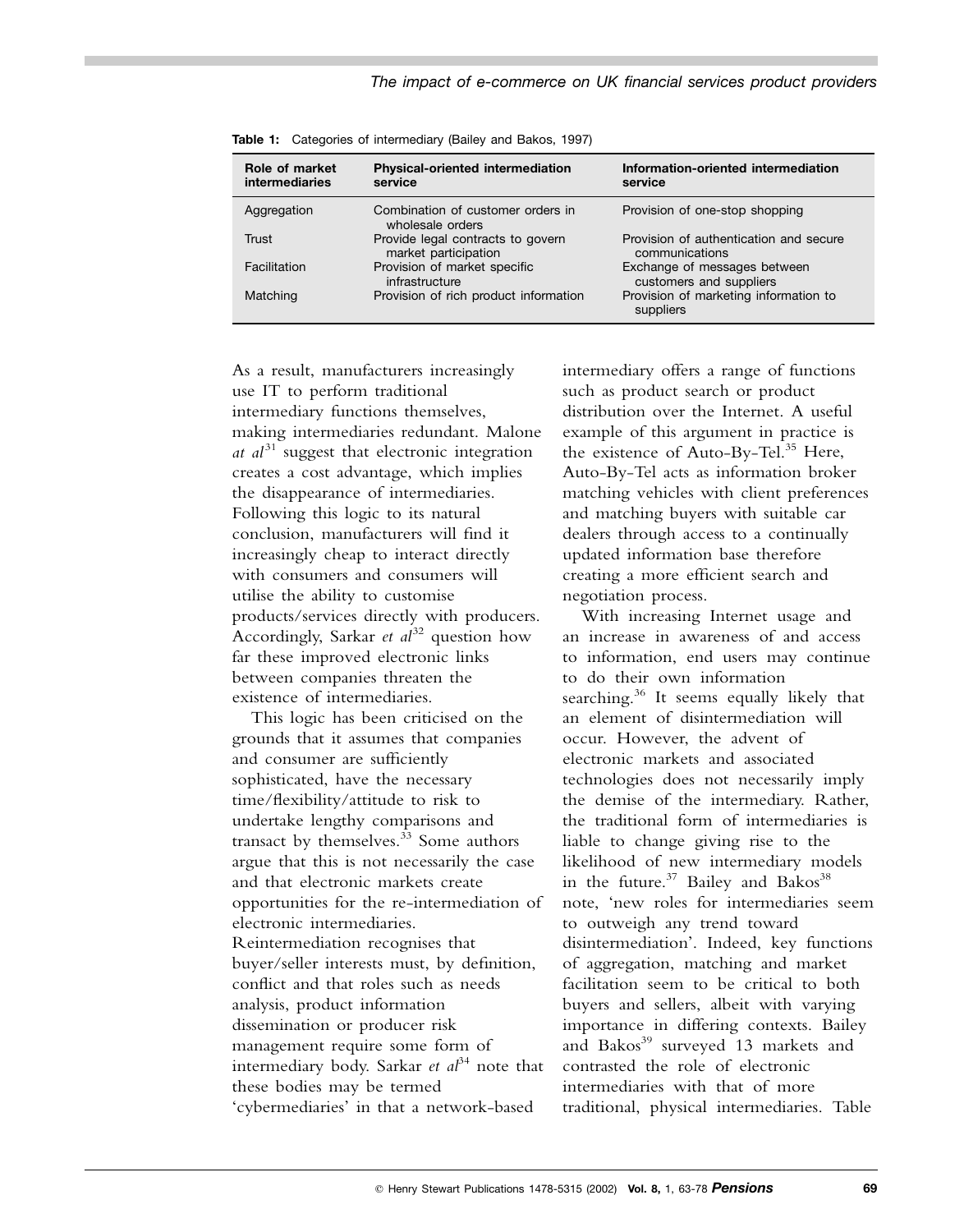1 shows the differing roles attributed to the two categories of intermediary.

Bailey and Bakos $40$  found that although the traditional role of intermediaries was in most cases reduced, there were new roles for new types of intermediary to fulfil. Thus, although the aggregator role was reduced, the reduced coordination costs produced by market infrastructure improvements created opportunities for mobilising consumer bargaining power. Another example is matching in the financial services sector. Here, although the plethora of information reduces search costs, this carries the concurrent importance of navigating, filtering and matching of financial products with individual requirements.

## **Strategic conclusions**

As some consumers become more sophisticated and as the market for their products broadens, UK product providers must develop products/services more tailored to the end-user and distribution channels. Secondly, business models must be restructured to more closely reflect organisational core competences, distribution channel relationships, strategic alliances and outsourcing opportunities. Thirdly, the IFA/product-provider relationship will change greatly, affecting the delivery of financial product/services to consumers.

# **Strategies for UK product providers**

As a result of dealing with an empowered and increasingly sophisticated and discerning customer, companies will become more focused on delivering tailored customer solutions. The coordination of products/services, systems infrastructure and strategy will be geared to conducting relationships with

individual customers. Certainly, the existing product/technical focus is decreasing, but discussions with product providers such as Scottish Equitable, Scottish Amicable & Scottish Mutual reveal that all efforts are still focusing on value chain efficiencies rather than stakeholder management. Accordingly, the evolution of truly CRM-oriented financial services organisations may be still some distance away, perhaps three to five years in the future.

Further consolidation in the industry is likely as financial requirements (ie capital adequacy and free asset ratios), brand strength, access to global markets and customer trust are becoming difficult and expensive to establish/maintain. Traditional financial services company core capabilities such as technical skills and resources such as financial strength will allow larger players such Merrill Lynch, Prudential and Royal Bank of Scotland further merger/acquisition opportunities. Some companies will use their scale to become commodity or infrastructure providers, churning out products in volume (ie as commodities). Other companies will aim for niche positions as innovators or superior performers offering asset or risk management services.

Opportunities for outsourcing and strategic alliances in areas such technology, CRM and product delivery will be significant. *Business Week* speaks of 'technology on tap' in its annual report on technology and this example proves the synergy potential for the pooling of resources and capabilities. An example of distribution channel alliances is the partnership of Tesco with the Royal Bank of Scotland. This partnership allows Tesco to outsource the infrastructural (including technical expertise) aspects of their personal financial planning operation whilst the Royal Bank benefits from exposure in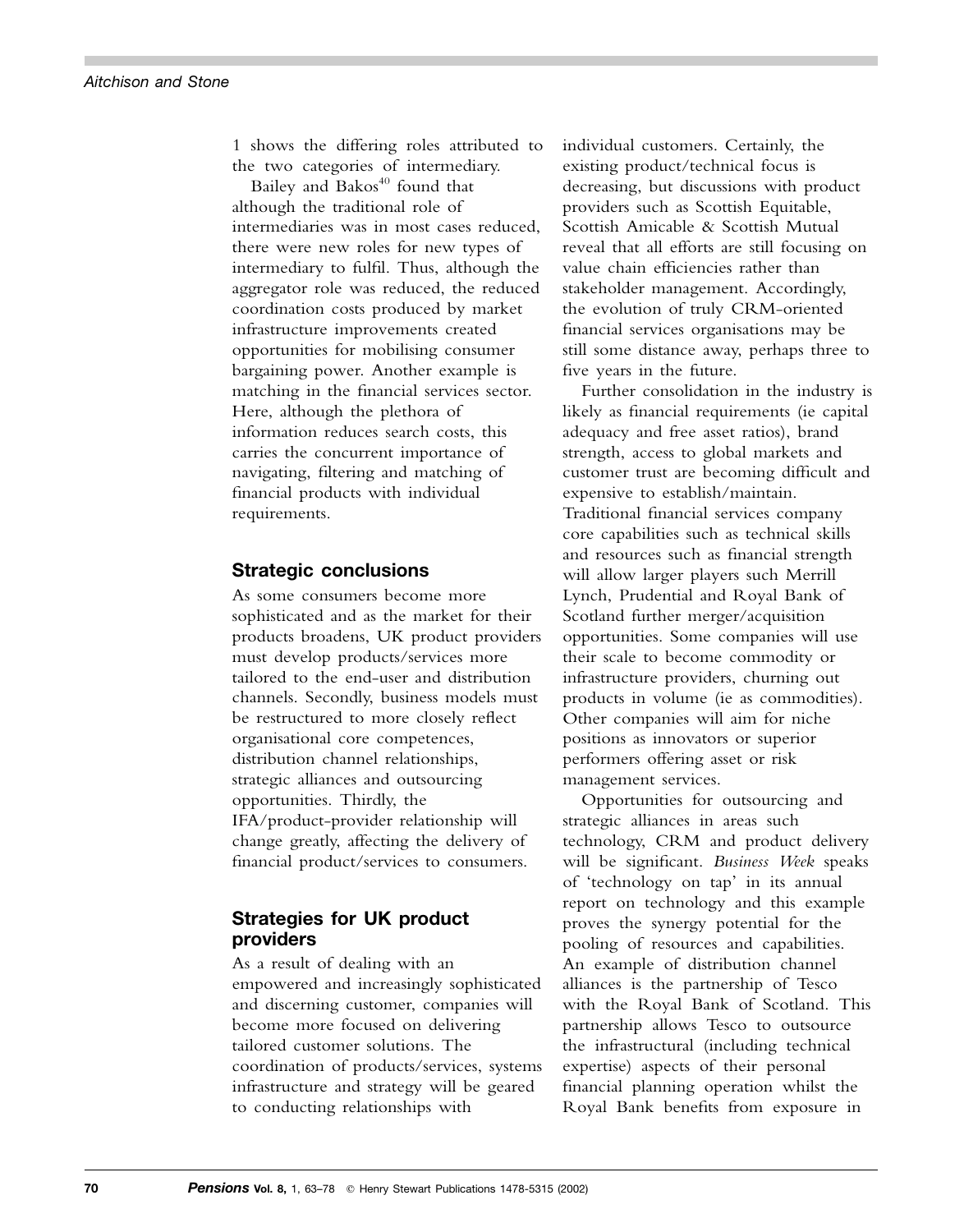

**Figure 4:** % of technology budget allocated to specific categories



**Figure 5:** % of technology budget allocated to function

a separate but complementary area of its consumer market. The renewed emphasis on CRM, strategy and associated non-technical skills, the so-called 'soft skills' of the future, will place exhaustive demands on organisations. Traditional expertise in areas such as investment management,

technical knowledge, deal-making and systems development may become less important with the resultant demand in favour of soft skills such as customer support — see Figures 4 and 5 for evidence of this. So, training, recruitment and associated consultancy will also be needed.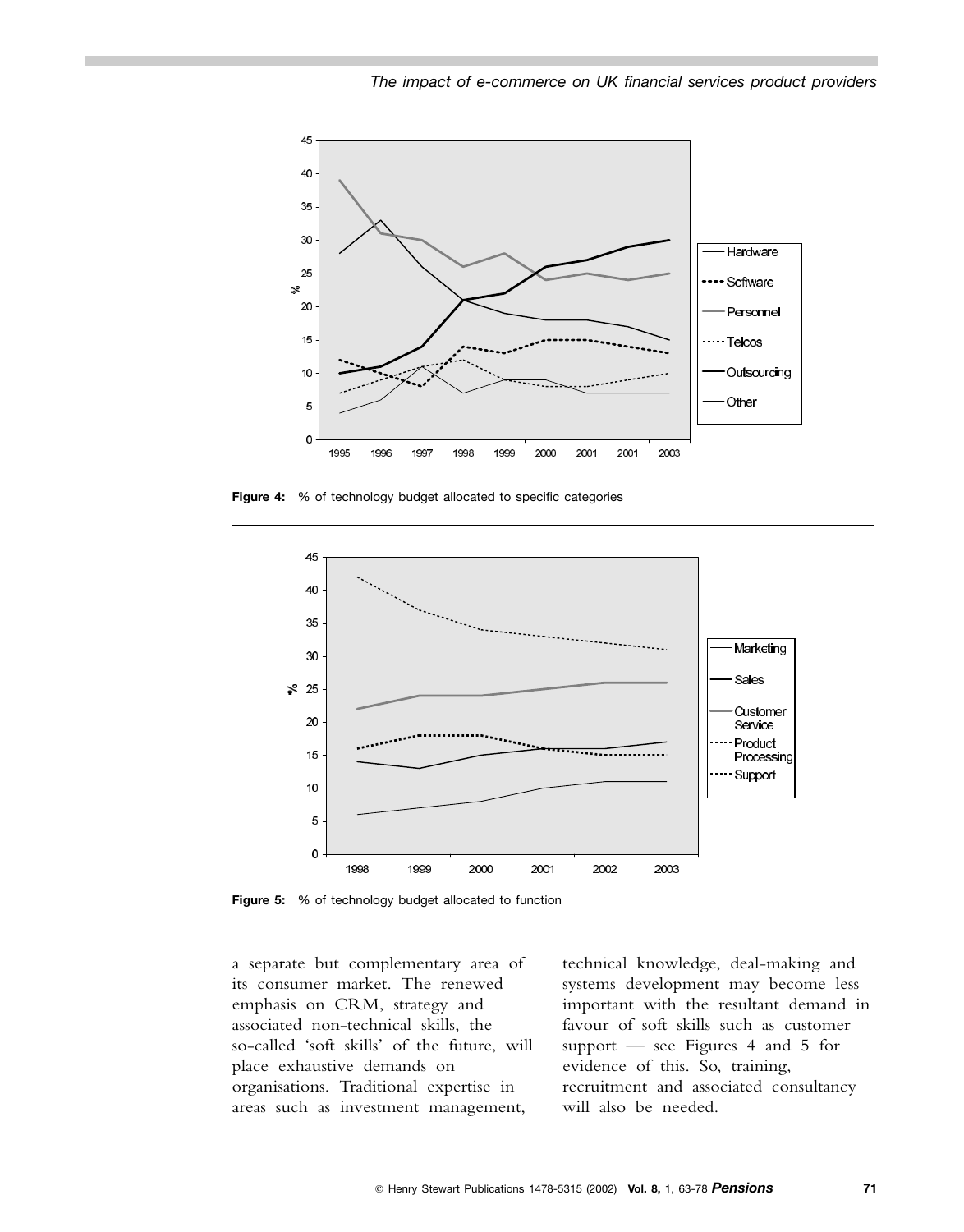On the consumer side, increasing familiarity with technology and new concepts such as self-service financial planning (involving simple decision trees) look increasingly likely, particularly as the young people of today grow ever comfortable with technological innovation. As the industry is currently burdened by complex product specifications and ever increasing industry regulation, this however will not be easily achieved. A further extremely important trend for consumers is the increased prevalence of traditionally non-financial providers. For example, business-to-consumer financial portals coordinated by the likes of AOL-Time Warner, Yahoo and Tesco will bring financial services to a new tier of consumers that will combine to make products more simple to understand, more accessible, flexible and attractive to groups traditionally ignored by many financial services companies such as the retired population (the grey market) or lower income families in addition to the consumer segments who will readily embrace technology.

To date, UK product providers have justifiably been concerned with internal efficiencies (eg, new business processing) and continued profitability by focusing on areas such as increasing sales productivity and perhaps less interested in the provision of added value services and client retention. Product providers are prime candidates for a 'bricks and clicks' e-business strategy. Gulati and Garino  $(2000)^{41}$  suggest that traditional companies combine their core competences with modern e-business skills to develop a hybrid business strategy thus servicing both established traditional markets together with electronic markets. However, the analysis above demonstrates a requirement for strategic thinking detailing how product providers may reorganise themselves to

| Table 2: Transaction versus relationship approach |
|---------------------------------------------------|
|---------------------------------------------------|

| <b>Transaction-based</b> | <b>Relationship-based</b> |  |  |  |
|--------------------------|---------------------------|--|--|--|
| style                    | style                     |  |  |  |
| $\bullet$ One sale       | • Many sales              |  |  |  |
| • Commission bias        | • Fees bias               |  |  |  |
| • Low-service level      | • High-service level      |  |  |  |
| • Sales orientation      | • Service orientation     |  |  |  |
| • Product focus          | • Solutions focus         |  |  |  |
| • Product promotion      | • Brand promotion         |  |  |  |

take advantage of the opportunities afforded by e-business.

Product providers should consider the reorganisation of their value chain to encompass the efficiencies, cost savings, added value services and opportunities afforded by e-business. Indeed the notion of straight-through processing is similar to Rayport and Sviokla's  $(1995)^{42}$  virtual value chain in that traditional business processes or market positions are circumnavigated by technology.

One option is that of relationship manager — a mediator between customer and product-provider. This model requires detailed understanding of consumer preferences and habits, while facilitating the possibility of premium pricing in return for customising the 'customer experience'. It is also expensive to implement, as sustained investment in systems, human resources and company culture is required. Further, this model requires a long-term horizon due to the difficulties associated with establishing/maintaining close customer ties. Table 2 summarises the main differences between the transaction and relationship approaches.

This model requires product providers to consider carefully their value chain activities and relationships with intermediaries. A key question is whether product providers wish to consider effectively transferring ownership of clients to themselves and away from IFAs. Product providers should assess whether it is more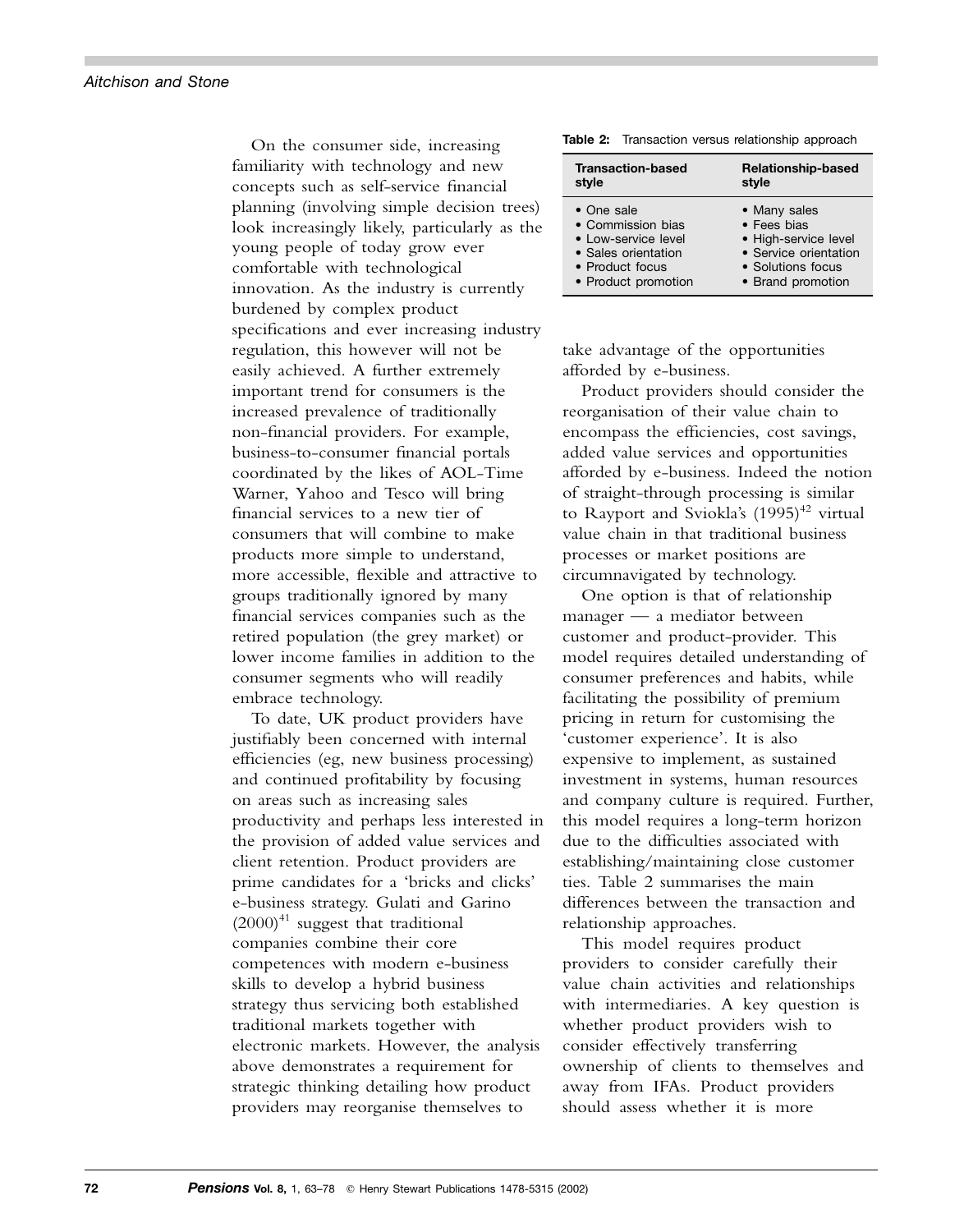| £m                 | 2000 | 2001 | 2002 | 2003 | 2004 | <b>CAGR 2000-4</b>   |
|--------------------|------|------|------|------|------|----------------------|
| <b>IFAs</b>        | 2992 | 3251 | 3545 | 3275 | 3961 | 7.3%                 |
| Direct sales force | 1290 | 1291 | 1272 | 1279 | 1299 | 0.2%                 |
| Bancassurance      | 624  | 704  | 808  | 904  | 995  | 12.4%                |
| Tied agents        | 258  | 277  | 295  | 301  | 309  | 4.6%                 |
| Other direct       | 209  | 227  | 249  | 273  | 301  | 9.5%                 |
| Affinity marketing | 9    | 15   | 32   | 38   | 47   | 49.1%                |
| Total              | 5382 | 5763 | 6200 | 6520 | 6912 | 6.5%                 |
| % Share            | 2000 | 2001 | 2002 | 2003 | 2004 | <b>Change 2000-4</b> |
| <b>IFAs</b>        | 55.6 | 56.4 | 57.2 | 57.1 | 57.3 | 1.7                  |
| Direct sales force | 24   | 22.4 | 20.5 | 19.6 | 18.8 | $-5.2$               |
| Bancassurance      | 11.6 | 12.2 | 13   | 13.9 | 14.4 | 2.8                  |
| Tied agents        | 4.8  | 4.8  | 4.8  | 4.6  | 4.5  | $-0.3$               |
| Other direct       | 3.9  | 3.9  | 4    | 4.2  | 4.3  | 0.5                  |
| Affinity marketing | 0.2  | 0.3  | 0.5  | 0.6  | 0.7  | 0.5                  |
| Total              | 100% | 100% | 100% | 100% | 100% |                      |

**Table 3:** Life and Pensions Distribution, 2000–2004 (Datamonitor — eConsumers in Financial Services 2001)

profitable to engage end-consumers more directly in the management and administration of their financial affairs or to maintain the manufacturer role and rely on distribution via intermediaries. Which choice they should make depends partly on the outcome of depolarisation and any resulting industry consolidation. If many IFAs evolve as multi-tied agents and commence contractual relationships with a limited panel of product providers, then this permits a greater degree of systems and service integration than is currently in existence. Accordingly, as product providers provide end consumers with greater access to their policies such as valuations/ amendments/transactions/investment performance/general information, the possibility of product providers maintaining more direct relations with consumers appears increasingly likely. However, should the majority of IFAs remain truly independent then client relationships will continue to be considered their specific domain. This business model is further complicated by the fact that most product providers will have to operate both with multi-tied agents and IFAs and should therefore strive for the middle ground.

## **Indirect channels — IFA/product provider relationships**

The existing preference by consumers for face-to-face contact will probably continue for the foreseeable future. IFAs will continue to play an important role in the distribution of investments, life assurance and pension products, despite the continued increase in direct channels such as telephone or new media ie the Internet and digital TV. Indeed, Datamonitor predicts that IFAs will increase their market share of the distribution of life/pension products to around 57.3 per cent by  $2004.<sup>43</sup>$  Table 3 shows how product provider channels of distribution are expected to evolve. It is clear from these projections that the IFA/product provider relationship in terms of investments, life assurance and pension products will continue to form the most important role for product providers, with even a slight gain in share. Meanwhile, the once much-vaunted bancassurance model will grow but still only account for a small share. Finally, note that the distinction between IFAs and tied agents will need to be revisited with the introduction of depolarisation.

Depolarisation holds both opportunities and threats for product providers in that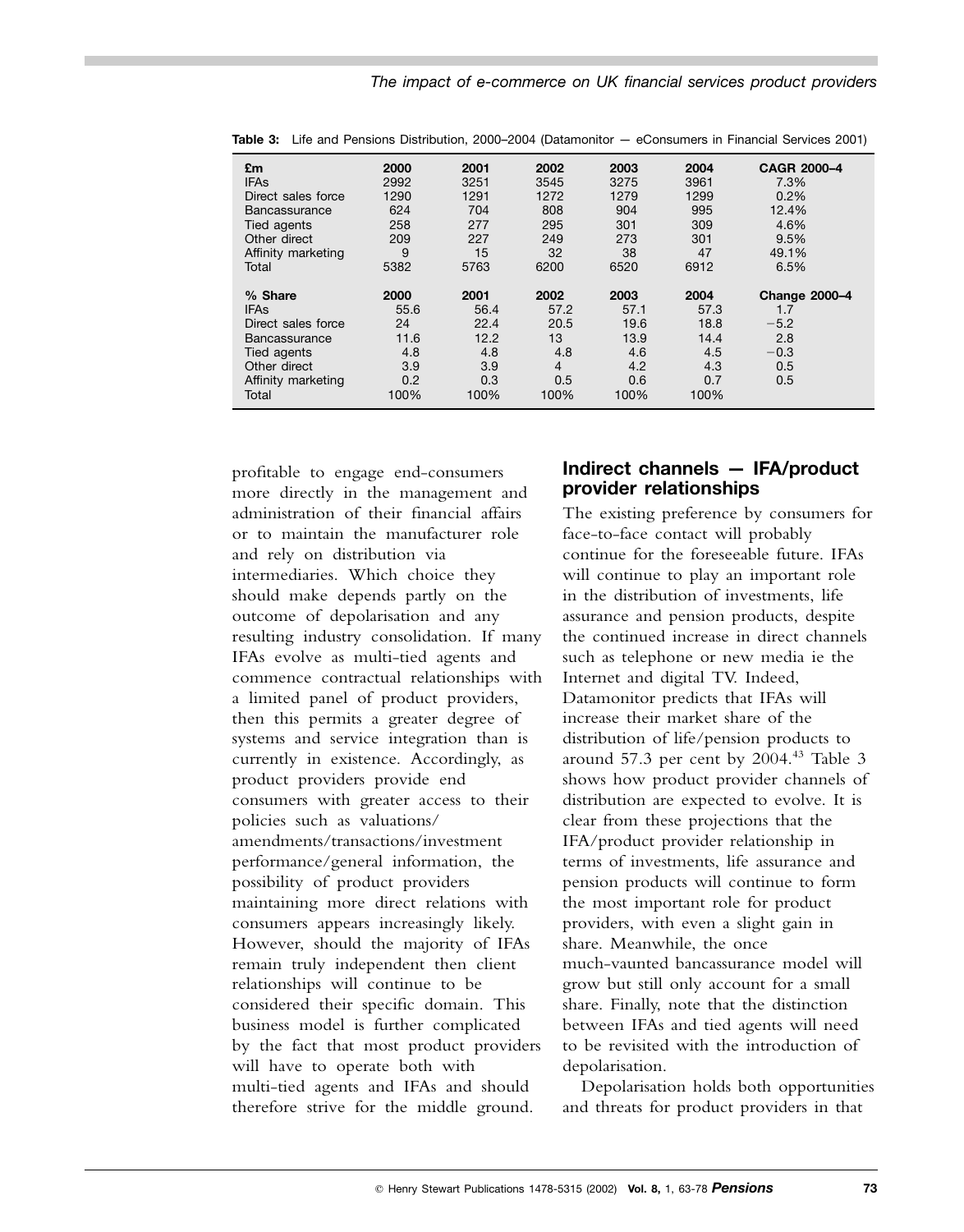they must commence informal negotiations with 'candidate multi-tied' IFAs to gain access to the clients most suited to their products, but risk harming close ties with larger IFAs who intend to remain independent regardless of depolarisation. Accordingly, decisions must be made as to how UK product providers view multi-tied firms and truly independent financial advisers. We believe that both types of IFA should be accommodated, necessitating differing product/service offerings. Product providers should undertake extensive analysis of their entire product/service portfolio and cross-reference these results against a profile of the IFA that is most suited to these characteristics. This involves identifying key IFA accounts that require superior service levels compared to relatively low priority IFAs who simply require a telesales approach. This exercise should seek to establish each component's requirement for personal advice and specialist assistance and whether this form of advice/assistance is best administered via an IFA or multi-tied agent. Further, product providers should commit significant resources to the establishment/maintenance of closer electronic integration with selected IFAs. This will improve value chain efficiency and also provide a basic hygiene factors, ie proper customer service as required by IFAs.

The major source of innovation in the indirect channels of distribution is expected to lie with the introduction of information aggregators such as the Exchange, Yodlee and Fidelity's Fundsnetwork. This new form of intermediary will assist in the analysis, evaluation and purchase of relatively simple financial products and will act as medium accessible via the Internet to both consumer and corporate clients. UK product providers should view these new

entrants as a major opportunity to dilute their historical reliance on IFAs and engage consumers more directly in the transaction process. Product providers should regard such intermediaries (portals, infomediaries etc) as the opportunity to match products with clients more efficiently. Product providers should undertake both product and profitability analyses to understand precisely which products are best suited to each distribution channel. For example, stakeholder pensions hold the possibility of being administered online using the technological capabilities offered by 4th Contact, for example, and their online project entitled 'Working Wealth' which offers the potential for viewing pensions, health insurance, stock options and other benefits schemes online.

We recommend that product providers should also consider greater product customisation in light of fast approaching depolarisation and dominance of national IFAs and networks. Here, more complex products such as self-administered pension schemes (SIPPs) or inheritance tax mitigation plans could be customised to more closely reflect the client base requirements of the larger, more profitable IFAs.

# **Direct channels**

Many providers are using this approach, and although the share of business is low, it is growing. Success here implies use of the telephone to move from a purely execution-only to a more advice-driven basis. Growing consumer sophistication and the increasing ability for information search implies that product providers must offer consumers a range of products and services suitable for delivery over the telephone. At present Scottish Widows and Standard Life offer this service but use it as a method of backing up IFA business as consumers are encouraged to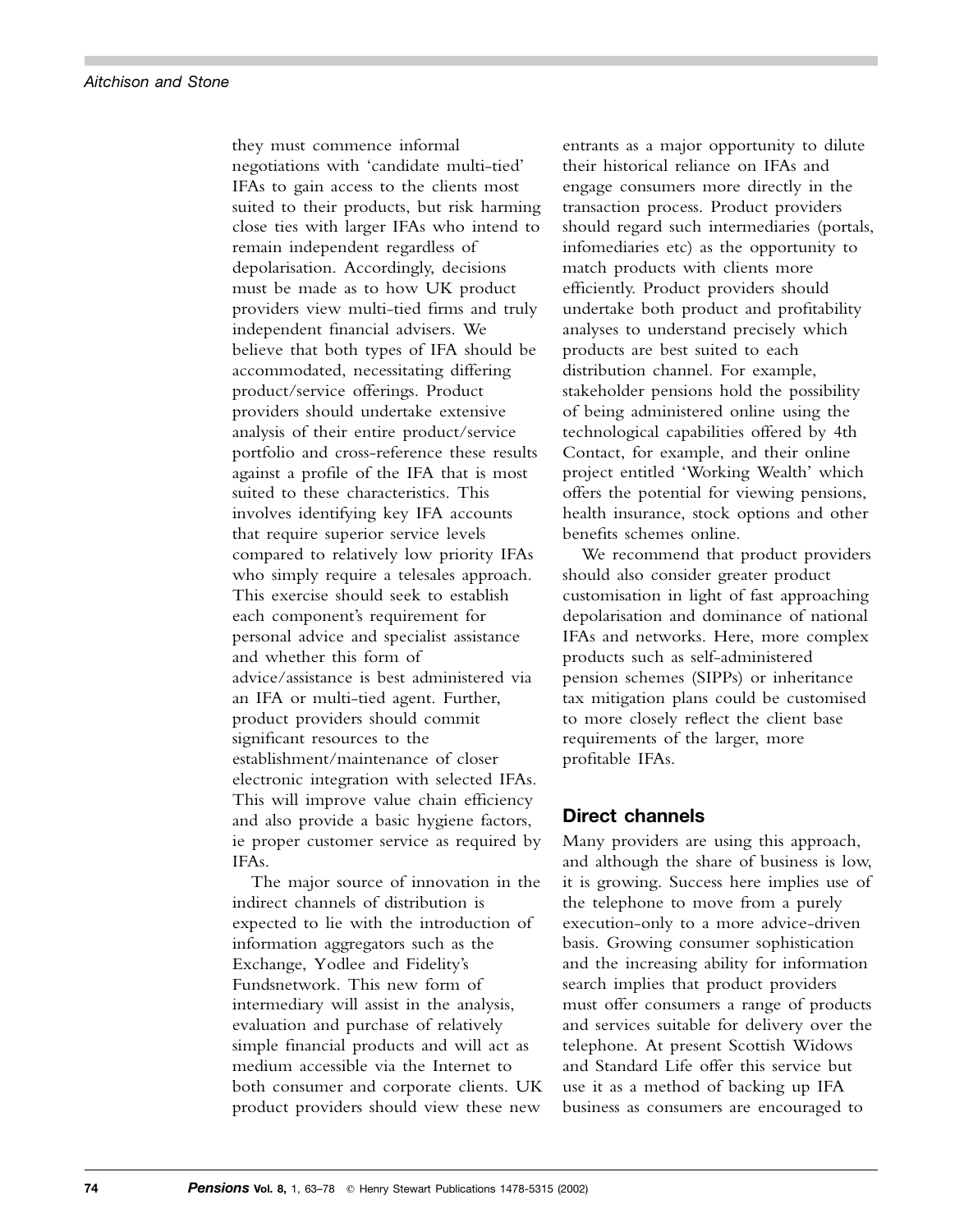retain an IFA. Relatively simple products such as term assurance or ISAs should be available via the telephone due to the decreasing costs associated with maintaining a telesales operation. Accordingly, the telephone should be used as a direct channel of distribution supporting other channels but clearly has the capability for increasing transaction levels as Virgin has clearly demonstrated (although profitability has yet to emerge).

The Internet is perhaps the most important opportunity for direct consumer interaction with product providers as it offers the potential not only for increasing the frequency and quality of value chain communication, reducing cost and new marketing opportunities but also for transaction capability. However, product providers must engage in product analysis and, in essence, redesign products to become more streamlined and suitable for distribution via the Internet. An example of product providers establishing an alliance with a corporate client is Prudential's venture with Sports Fitness & Leisure Ltd, whereby Prudential provides an online education service with the intention of eventually launching a transaction-based operation. Since Government has already initiated price/charge transparency, product providers should seize this opportunity to refine their entire product range.

Depolarisation offers the opportunity of more closely aligning product providers across different product specialisms so the cost of this exercise could be shared across all partners. Indeed, the advent of depolarisation indicates that product providers will be selected on the basis of their systems/IT infrastructure. Therefore, although provider allegiances will prove cost-efficient, we believe that they will also prove to be a strategic necessity. An example of such partnership is

Legal & General working with Standard Life and the Printing Industry Pension Scheme to deliver policy information account statement online. Industry initiatives such as ORIGO, will help the establishment of industry standards such as the widespread adoption of public/private key identification, standard proposal forms and new business processing.

Product providers should also increase efforts to transact online. This should be through relatively simple price-driven products to be delivered via the Internet effectively as commodities. The advent of Fundsnetwork & CoFunds further demonstrates the viability of using the Internet to transact online. There are significant opportunities for product providers to transact online to both corporate (eg in connection with stakeholder pensions) and consumer markets (eg ISA products).

# **Traditional product provider revenue models**

UK product providers are under increasing pressure to provide products within a 1 per cent capped charge. They will need to find ways of radically reducing costs associated with processing and administering business. It increases pressure on IFAs to move from a primarily commission-based revenue structure to a more fee-based model. UK product providers may consider moving to a dual pricing structure, paying IFAs greater remuneration for operating electronic administration than that of traditional, labour intensive and paper-based methods. IFAs would probably experience declining margins in commission-oriented transaction-intensive activities such as fund switching and may be inclined to launch their own fee-based remuneration structure so that administration costs are reduced. Product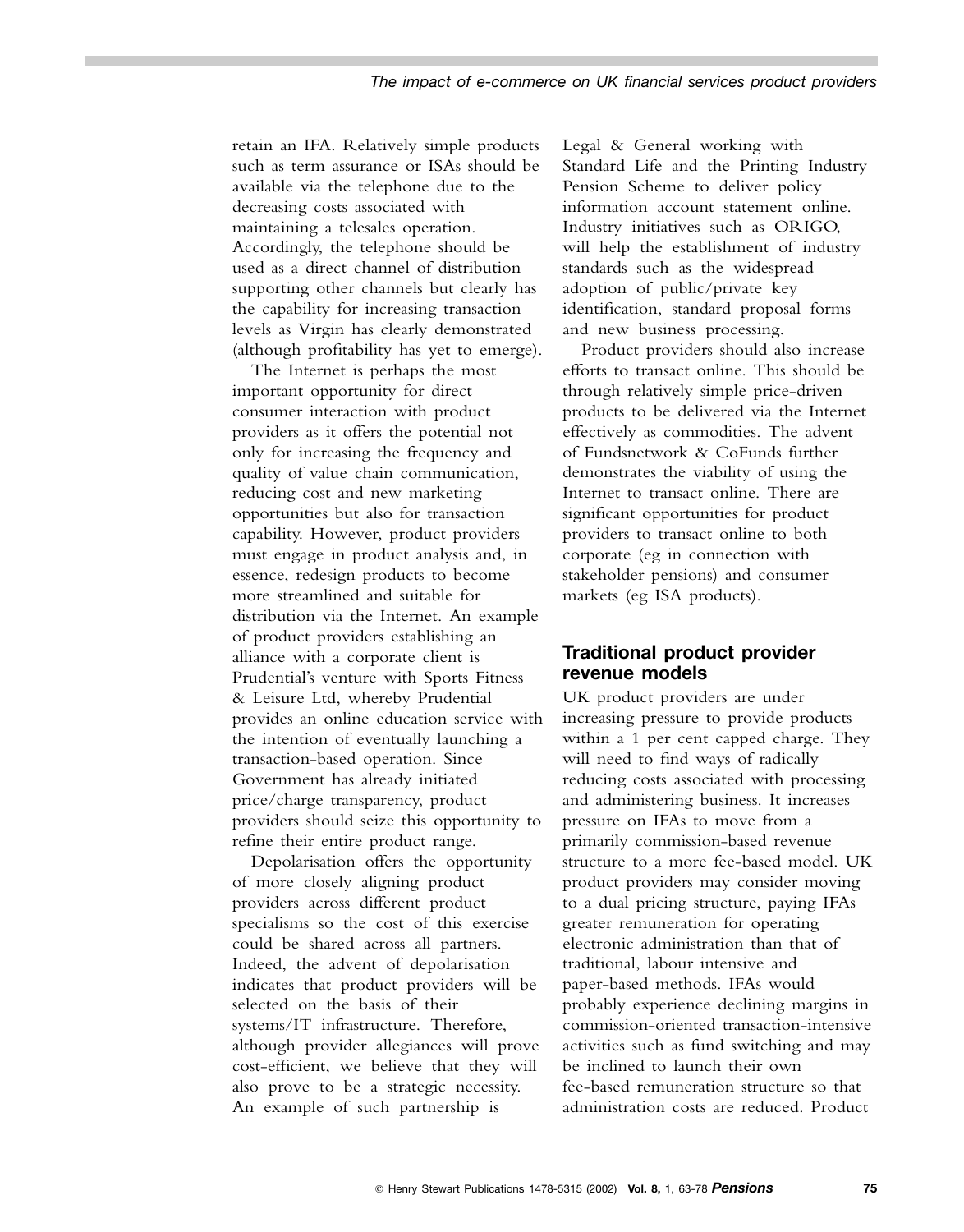providers must find ways to motivate IFAs to join in cost-cutting value chain efficiencies whilst adopting a more anticipative, proactive stance toward industry trends.

The functions of new business processing, client servicing, administration, communication and collaboration will need to be progressively migrated on to the web. New systems such as that offered by 1st Software, adopted by many leading IFAs, facilitate electronic reorganisation of systems, but there is a clear need to develop the notion of straight-through processing across the product-provider value chain. This will span both the internal departmental lines and across Intranet/Extranet with product providers or large corporate clients. This internal process integration will allow product providers to reorganise their organisational boundaries to follow a more flexible, semi-permeable membrane organisational model. The flow of communication between product providers and external stakeholders will become more frequent, structured and flexible to facilitate access to a variety of internal services.

Product providers need to recruit more customer-oriented staff with softer skills such as customer relationship management or alternatively outsource this requirement. A balance between the technical expertise, administration quality and the CRM oriented focus of the workforce is required, if product providers are to foster new and strengthen existing relationships with stakeholders. This implies that significant resources be devoted to the recruitment of new staff along with retraining of existing employees. Organisational culture is an important managerial challenge.

The financial services sector as a whole is contemplating the arrival of e-business related technology with considerable concern, as these issues do not rest easily with the traditional product oriented focus adopted by many companies. Product providers currently have strong cultures based on technical knowledge and expertise, investment performance and product-oriented sales norms as introduced and reinforced by legacy systems and industry trends spanning decades. How may this be changed to encompass the latest attitudes towards stakeholder relationships, technology etc required at Board level and at all levels throughout the organisation? Many product providers appear restricted to a relatively myopic view of e-business, believing it impossible to attempt anything more than value chain efficiencies for at least two years ahead. It is therefore up to progressive IFAs to spearhead developments in straight-through processing and business model design by exemplifying/pioneering innovations and aligning themselves more closely with similarly progressive product providers. So, current criteria for selecting a product-provider (namely, investment performance, charging structure, financial strength) should expand to include e-business capabilities.

One of the key external managerial challenges is concerned with strategic alliances and outsourcing of technological development, systems infrastructure and technical expertise eg IBM's links with the Bank of Scotland as a pioneering example, which proves the possibility of pooling resources while avoiding conflicting cultural problems, training costs and compensation disparities associated with the introduction of new system/business processes. Outsourcing and alliances increase the speed to market of in-house developments and allow the opportunity to expand the customer base at minimal cost. However, relationships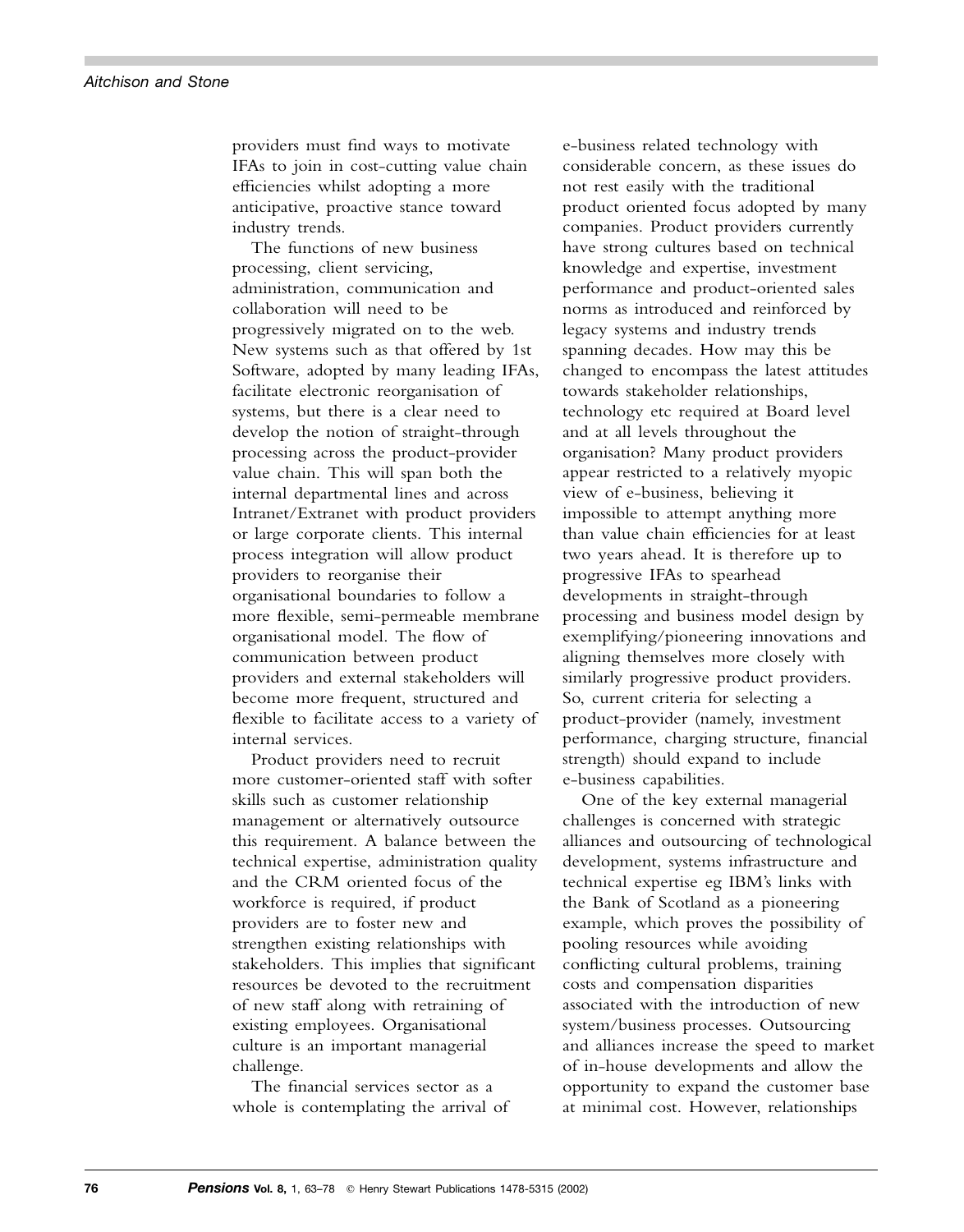with third parties require change management programmes coupled with information sharing and collaboration arrangements. These pose significant problems in an industry used to clear organisation boundaries and unambiguous market relationships underpinned by complex service level contractual obligations. Alliances will only offer work if undertaken with an open-minded, flexible managerial/entrepreneurial mindset.

A final managerial challenge is the myriad of technological innovations, which further hinder clear strategic thought. In addition to common development tools such as XML, communication/collaboration standards such as Rosettanet — there are a wide variety of access devices, which open the delivery of financial products and services to a new marketplace. The advent of mCommerce, iTV and wireless connectivity and broad bandwidth offer significant opportunities. The implications of this relate to the delivery of location non-specific services allied with more complex insights into consumer preferences. The development of the universal device (music, video, telephone, Internet access) also lends credence to the increasing diversity/dynamism of marketing as cross-selling opportunities and potential for individual customer relationships increase exponentially. For example, Natwest currently work with Orange and Woolwich with Nokia to deliver WAP services throughout the UK. It seems likely that consumers may soon become less concerned with technology and access devices and more concerned with seamless access to information and personalised transactions. So we recommend that product providers seriously consider the customisation of financial products and value added services to more closely reflect the idiosyncratic characteristics of

distribution channels and, of course, the end consumer.

#### **References**

- 1 Shelton, D. 'Life in 2005', *Money Management*, June 2001.
- 2 *Ibid*.
- 3 *Ibid*.
- 4 *Ibid*.
- 5 Datamonitor (A) (2000) 'eConsumers in UK Financial Services'.
- 6 Forrester Research (2000) 'UK Supermarkets Arrive', June.
- 7 Moreton, R. and Chester, M. (2000) 'Transforming the Business: The IT contribution', McGraw-Hill, London.
- 8 Venkatraman, N. and Henderson, J. (1998) 'Real strategies for virtual organising', *Sloan Management Review*, Cambridge, Fall.
- 9 Burgess, L. and Cooper, J. (2000) 'e-commerce A report on emerging business models', University of Wollongong, New South Wales, Australia.
- 10 Bambury, P. (2001) 'A taxonomy of Internet Commerce', First Monday.
- 11 *Money Marketing* (2000) 'Don't discount the discount brokers', June.
- 12 Datamonitor (C) (2000) 'UK Independent Financial Advisers'.
- 13 Datamonitor (D) (2000) 'The UK eConsumer Impact 2000 Report'.
- 14 Lombard Street Research (2000) London, UK.
- 15 Cap Gemini Ernst & Young (2000) 'Electronic Commerce — A Need to Change Perspective'.
- 16 Datamonitor (C), ref. 12 above.
- 17 Lombard Street Research, ref. 14 above.
- 18 *Money Management* (2001) 'Goliath falls', June.
- 19 Shelton, D. (2001) 'Life in 2005', *Money Management*, June.
- 20 Lombard Street Research, ref. 14 above.
- 21 Datamonitor (C), ref. 12 above.
- 22 Datamonitor (B) (2000) 'The quest for value in eFinancial Services'.
- 23 Lombard Street Research, ref. 14 above.
- 24 Datamonitor (A), ref. 5 above.
- 25 Janssen, M. and Sol, H. G. (2000) 'Evaluating the role of intermediaries in the electronic value chain', *Internet Research: Electronic Networking Applications & Policy*, Vol. 10, No. 5, pp. 407–417.
- 26 Jallat, F. (2001) 'Disintermediation in question New Economy, New Networks, New Middlemen', *Business Horizons*.
- 27 Sarkar, M. B., Butler, B. and Steinfield, C. (1996) 'Intermediaries and cybermediaries: A continuing role for mediating players in the electronic marketplace', *Journal of Computer-Mediated Communication*, Vol. 1, No. 3.
- 28 Kieft, R. K. (1995) 'The death of the librarian in the (post) modern electronic information age, in Information for a new age: Redefining the librarian', compiled by Fifteenth Anniversary Task Force